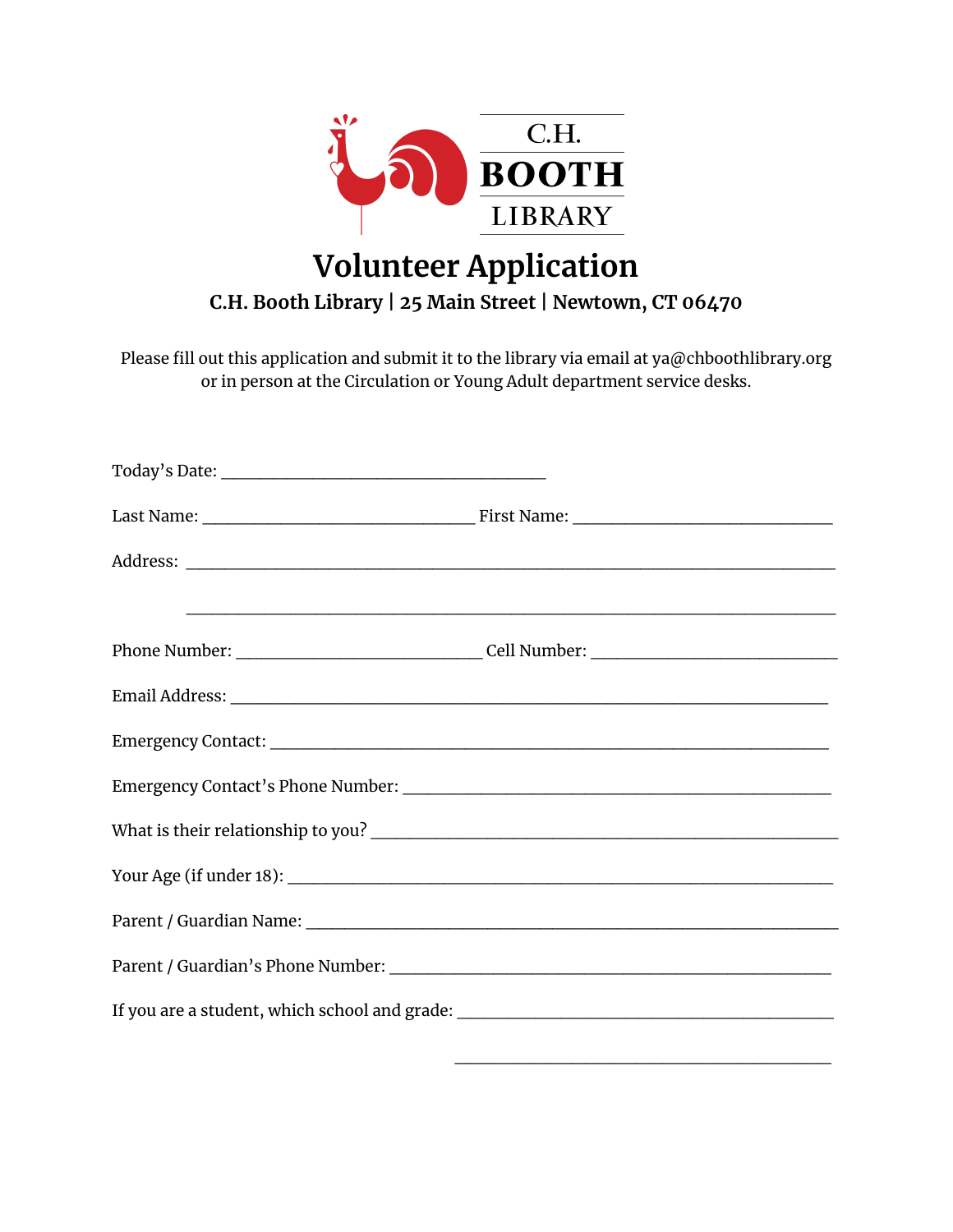Do you have a specific number of hours that you need to complete?

□ Yes. How many? When do the hours need to be completed by? Nest How many?

 $\Box$  No.

Days I am available to volunteer (circle all that apply):

Mon Tues Wed Thurs Fri Sat Sun

I am available during the (circle all that apply):

Mornings Afternoons Evenings after 5 pm

I'd like to volunteer because (check all that apply):

- $\Box$  I need high school / church hours
- $\Box$  College resume building
- $\Box$  I need community service hours
- $\Box$  Personal interest
- $\Box$  Other:

Do you have any special skills or interests? Do you have any previous volunteer or work experience? Is there anything else you'd like to share about yourself?

 $\overline{\phantom{a}}$  , and the contribution of the contribution of the contribution of the contribution of the contribution of the contribution of the contribution of the contribution of the contribution of the contribution of the

 $\overline{\phantom{a}}$  , and the contribution of the contribution of the contribution of the contribution of the contribution of the contribution of the contribution of the contribution of the contribution of the contribution of the

 $\mathcal{L}_\mathcal{L}$  , and the contribution of the contribution of the contribution of the contribution of the contribution of the contribution of the contribution of the contribution of the contribution of the contribution of

 $\mathcal{L}_\mathcal{L}$  , and the contribution of the contribution of the contribution of the contribution of the contribution of the contribution of the contribution of the contribution of the contribution of the contribution of

What volunteer opportunities most interest you (check all that apply):

- $\Box$  Arts and crafts (i.e. making displays)
- $\Box$  Assisting with children / teen programs
- $\Box$  Maintaining the order of library shelves
- $\Box$  Office / clerical work
- $\Box$  Technical help / chbMAKERS' Corner
- $\Box$  Writing book reviews
- $\Box$  Yard work and cleaning
- □ Young Adult Council
- $\Box$  Other (please specify)  $\Box$